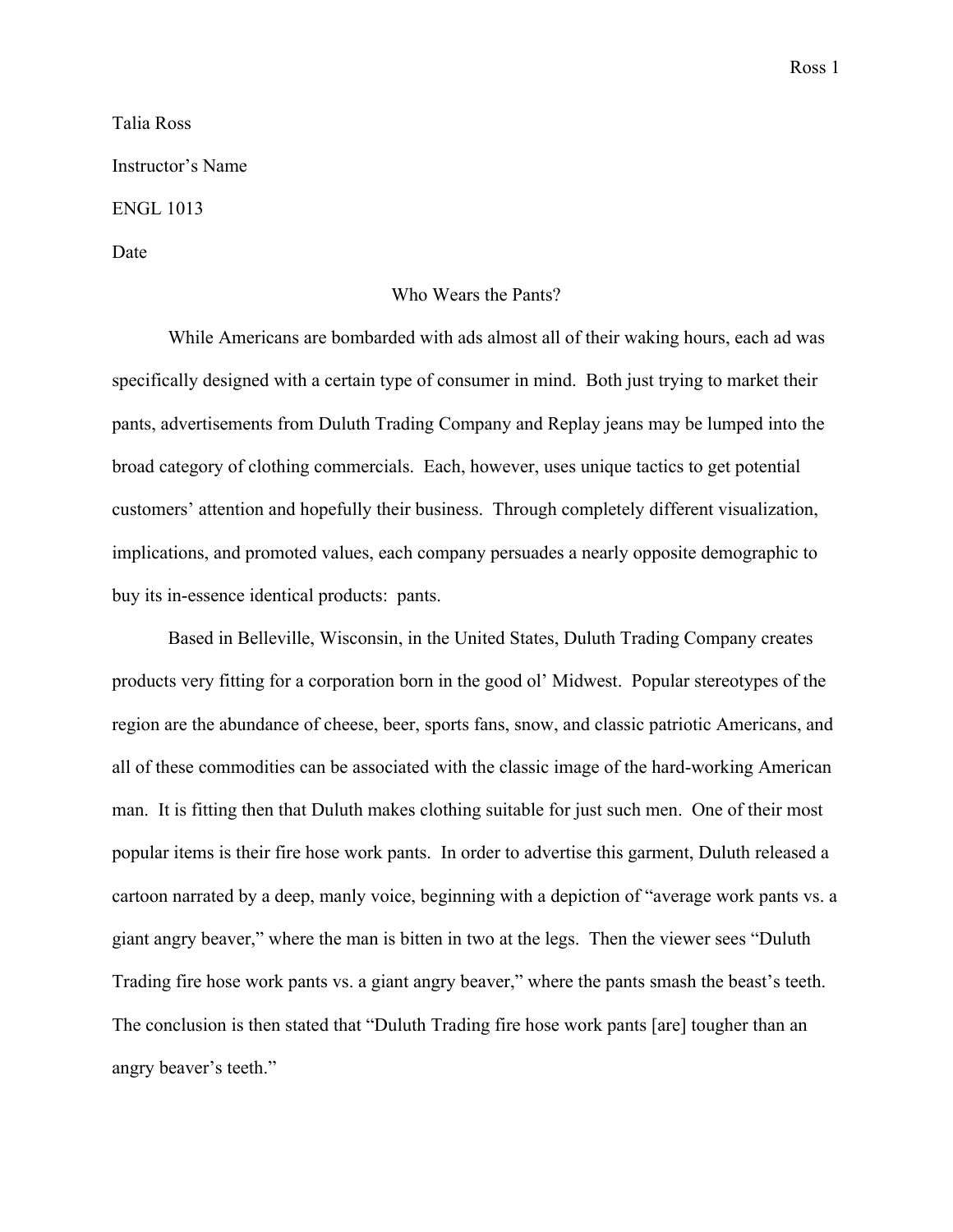The man drawn as the model for these pants is what would come to mind for many as the average working man. He has a stocky build; wears a quarter-sleeve button-up shirt, ball cap, and boots; and is sporting a thick beard. This ad allows men fitting this description, typically middle-aged, to feel directly connected with this ad, as if they could obtain the level of comfort and safety from wearing these pants that a fictional doppelganger achieves against a large perturbed beast. This fictional man also possesses an even deeper voice than the narrator, exemplifying his extreme masculinity. This commercial not only tells the average working man he needs these pants for supreme comfort and safety on the job, so that if he wants to do his job well he will buy these pants, but also implies they will increase his manhood by telling him that tough men wear this brand. Along with the intense illustration of masculinity, this advertisement also appeals to men who value being funny. While the ad catches the viewer's eye and maintains that attention, the notion that men who have a good sense of humor like this brand is embedded within the viewer's subconscious, so consumers are more likely to remember laughing at this ad in times when they need to buy pants. While the look of the man in the ad seems more common among middle-aged men, using a cartoon and not an actor leaves the age and details of the man obscure. This allows the commercial to target working men of all races between ages eighteen and sixty-five. There is no specification of a wedding ring, so the ad targets include husbands, fathers, bachelors, and widowers alike. Within an advertising cartoon lasting thirty-five seconds, Duluth Trading Company is able to appeal to men that value having strong masculinity, toughness, a good work ethic, and a good sense of humor; men who want durability and safety of their purchased items; and any women looking to get a gift for a man with such values.

Originating in Asolo, Italy, Replay clothing company bears the glamour and fashionforwardness of this iconically beautiful country. While attempting to sell their pants, just as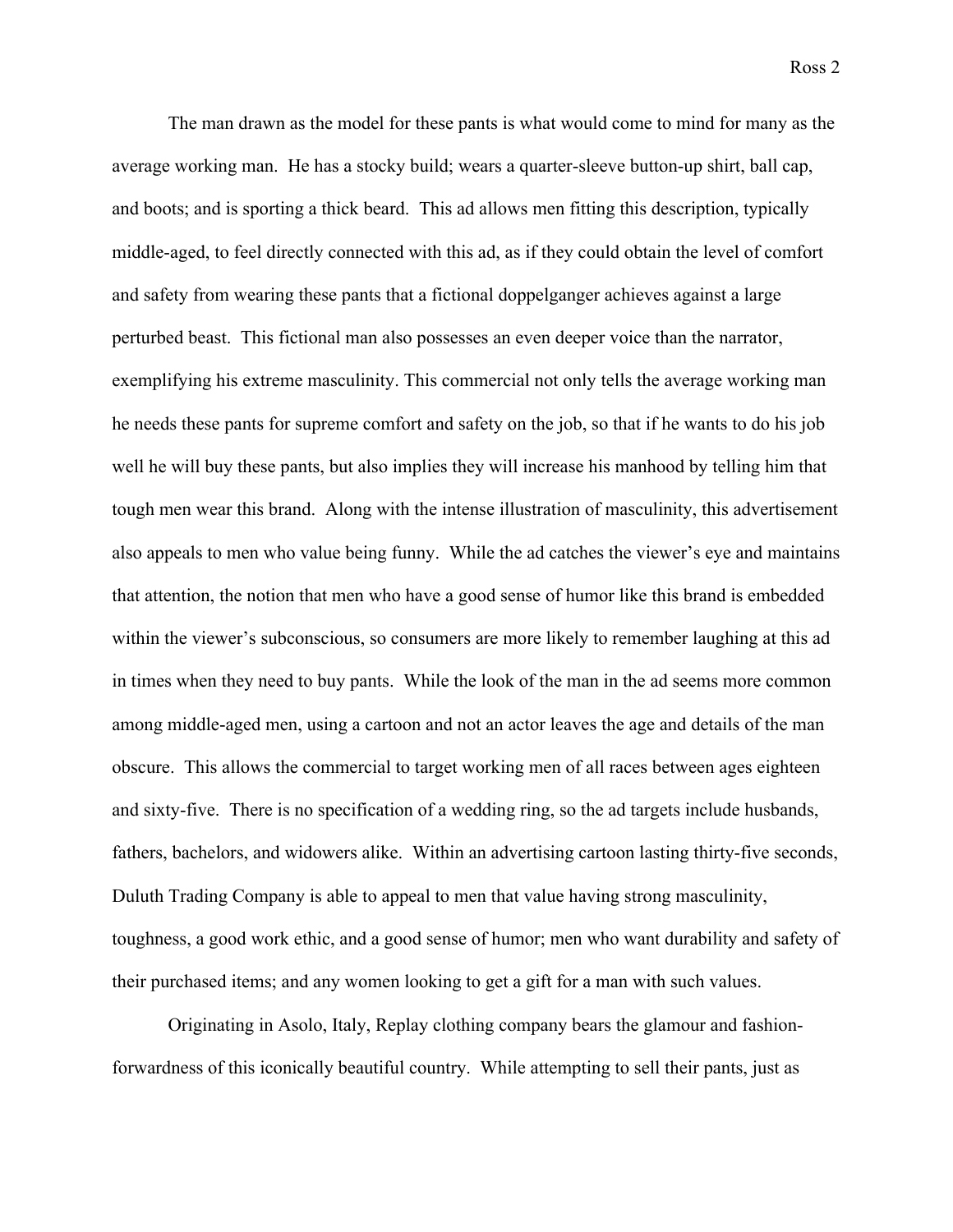Duluth Trading Company was, Replay utilizes vastly differing tactics to speak to and persuade their vastly different target audience. Their advertisement begins with the first names of the designers and the line's name, Replay TOUCH, as an upbeat, edgy song begins. This ad allures women who value having important name brands and designers associated with their wardrobe. Viewers are then shown three very thin, conventionally attractive women who have very similar appearances with middle-parted, long, wavy hair; similar heights and weights; and appealing features accented by "natural" make-up. They are slightly varying in complexion, however, with a centered pale blond flanked by a darker, more ethnic-looking woman and another dark-haired, olive-toned woman. They all have exposed chests and feet and are all wearing the same ensemble in varying washes: a quarter-sleeve denim jacket and tight skinny jeans. They dance slightly, pose provocatively, and touch one another as the camera shows close-ups of their feminine assets, such as their lips, chests, and waists. The advertisement ends with the campaign "#touchit" and another frame of the line's name, Replay TOUCH.

One target that may seem obvious is young, fashionable women with extra money who value expensive clothing. This brand obviously allows these types of girls to directly identify with their models, not limiting this to one race, even though they do limit the camaraderie to thin, stylish women. So, of course, ladies aged sixteen to twenty-nine who are accustomed to lavish lifestyles will be attracted to this advertisement, picturing themselves looking as sexy and fashionable as these models. The less-obvious demographic, however, is all the women who do not look like these models but feel they should or wish to, such as women aged twenty-nine to thirty-five who either have always wanted this thin physique or had it and lost it. The ads imply that any woman reminiscing about her youth or longing to feel young, beautiful, sexy, or desirable may feel closer to that idealistic version of herself in these pants. If the customers are